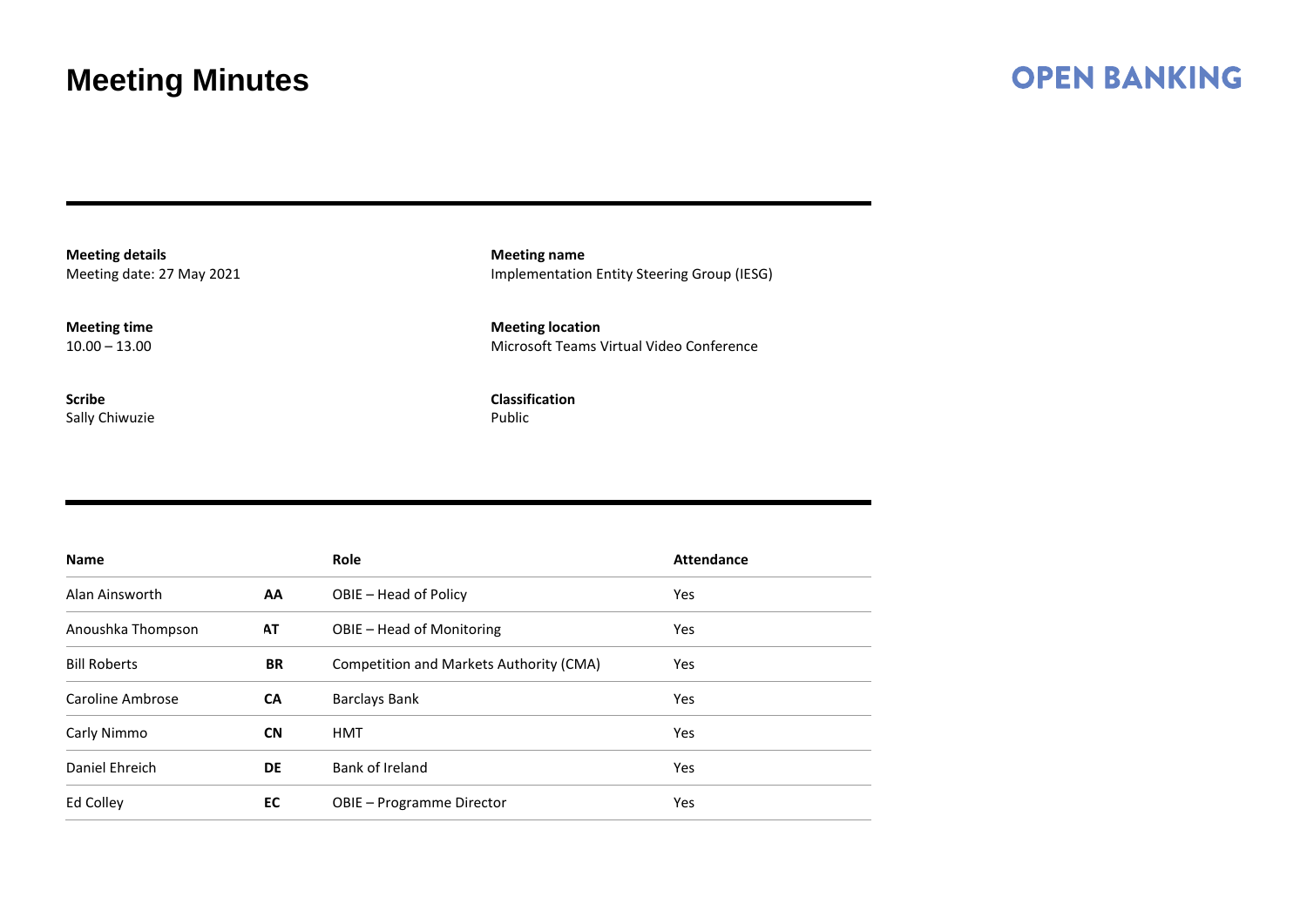### **OPEN BANKING**

| Faith Reynolds           | <b>FR</b>  | Independent Consumer Representative | Yes |  |
|--------------------------|------------|-------------------------------------|-----|--|
| Fiona Hamilton           | <b>FH</b>  | Head of Standards - OBIE            | Yes |  |
| Gary Sheen               | GS         | <b>Tesco Bank</b>                   | Yes |  |
| Gavin Littlejohn         | GL         | Fintech Representative              | Yes |  |
| Ghela Boskovich          | <b>GB</b>  | Fintech Representative              | Yes |  |
| <b>Hetal Popat</b>       | HP         | <b>HSBC</b>                         | Yes |  |
| lan Major                | IM         | <b>TPP Representative</b>           | Yes |  |
| Imran Gulamhuseinwala    | IG         | OBIE - Trustee/Chair                | Yes |  |
| Kate Frankish            | <b>KF</b>  | Pay.UK                              | Yes |  |
| Mark Chidley             | <b>MCH</b> | Independent SME Representative      | Yes |  |
| Matt Cox                 | <b>MC</b>  | Nationwide                          | Yes |  |
| Nicola Patricia McCleery | <b>NPM</b> | Danske Bank                         | Yes |  |
| Phillip Mind             | <b>PM</b>  | <b>UK Finance</b>                   | Yes |  |
| <b>Richard Mould</b>     | <b>RM</b>  | OBIE (Guest)                        | Yes |  |
| <b>Richard Newman</b>    | <b>RN</b>  | OBIE - Chief of Staff               | Yes |  |
| Robert White             | <b>RW</b>  | Santander                           | Yes |  |
| Roy Hutton               | <b>RH</b>  | <b>Allied Irish Bank</b>            | Yes |  |
| <b>Ruth Mitchell</b>     | <b>RM</b>  | <b>Electronic Money Association</b> | Yes |  |
| Sally Chiwuzie           | <b>SC</b>  | <b>OBIE IESG Secretariat</b>        | Yes |  |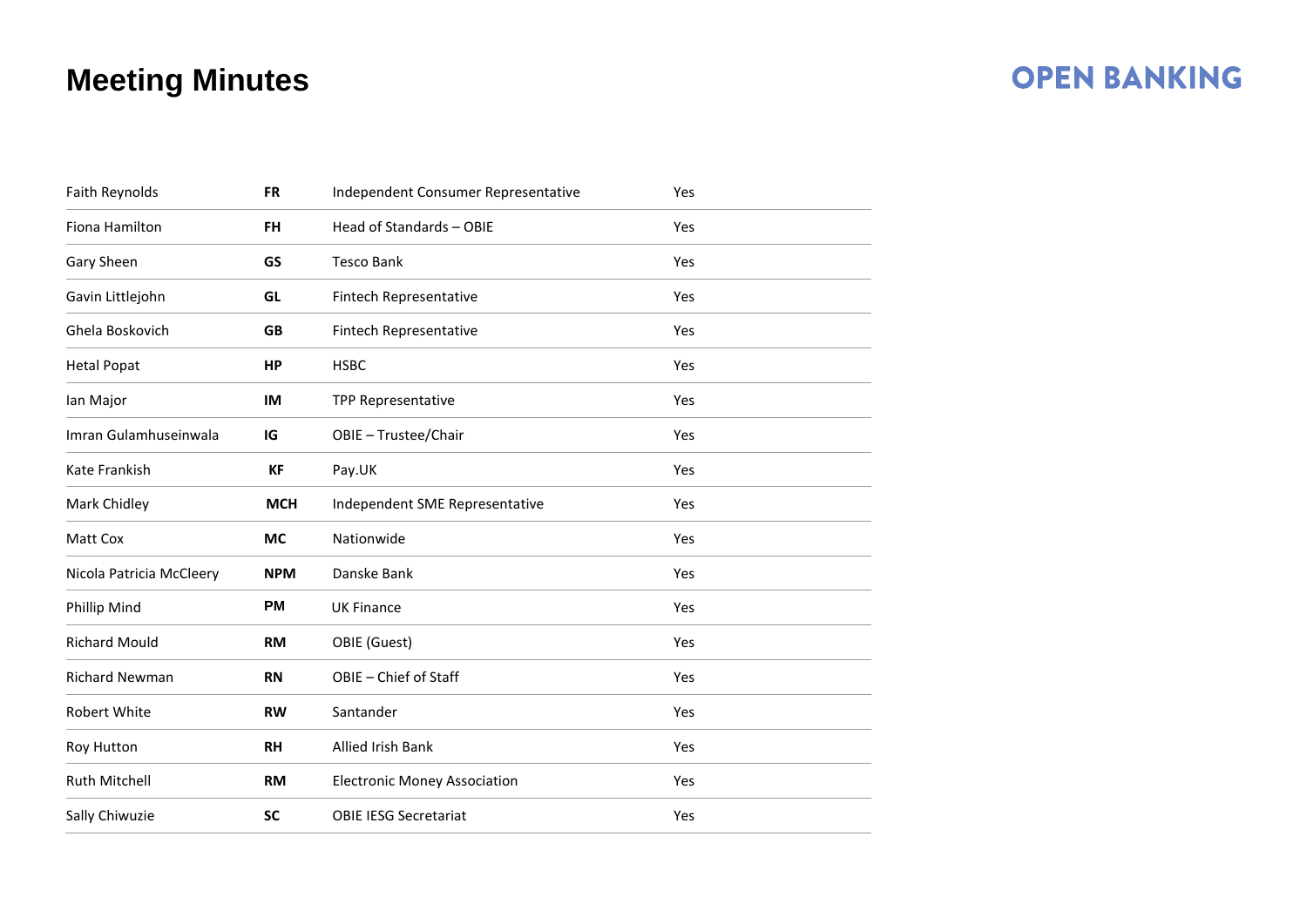### **OPEN BANKING**

| <b>TS</b><br><b>Thaer Sabri</b> |            | <b>Electronic Money Association</b> | Yes                       |
|---------------------------------|------------|-------------------------------------|---------------------------|
|                                 |            |                                     |                           |
| <b>Apologies</b>                |            |                                     |                           |
| <b>Name</b>                     |            | Role                                | <b>Delegate</b>           |
| Daniel Globerson                | DG         | NatWest Group                       | Stephen Wright (SW)       |
| Helene Oger-Zaher               | <b>HOZ</b> | <b>FCA</b>                          | Tabitha Rendall (TR)      |
| Simon McDougall                 | <b>SMD</b> | Information Commissioners Office    | Jenny Vega Destello (JVD) |
| Stephen Smith                   | SS         | Lloyds Banking Group                | Richard Rous (RR)         |

#### **No. Agenda item**

#### **1.a – 1.b HOUSEKEEPING: MINUTES AND ACTION LOG**

- 1.1. **IG** welcomed IESG members to the Microsoft Teams virtual video conference.
- 1.2. **IG** stated that **MCH** asked to raise an AOB. **IG** opened the floor to other AOB requests.
- 1.3. **IG** advised IESG members that the minutes from the previous month's meeting were sent out earlier than normal pack; this exception was owing to the fact that a number of actions had been received and it was a good way to be clear. **IG** stated that some comments were received and incorporated into the minutes, these have been updated into the pack that was circulated. **IG** stated that this was mostly around clarification of language around sequencing for CoP / CRM (2.4.1).
- 1.4. **IG** mentioned that there was a last minute revision request from **HP** 2.23(A)(2021/42) **HP** spotted that it stated that the CMA9 were required to use the term *'open banking connected account'* where they were acting as it is a TPP, whereby it is not within the mandate of the Order to prescribe what a CMA9 member can or cannot do when acting as a TPP. **IG** asked **SC** to amend in the minutes - when referring to a CMA9 acting as a TPP will be 'should' and not 'must'.
- 1.5. **IG** approved the minutes but allowed for objections. There were none.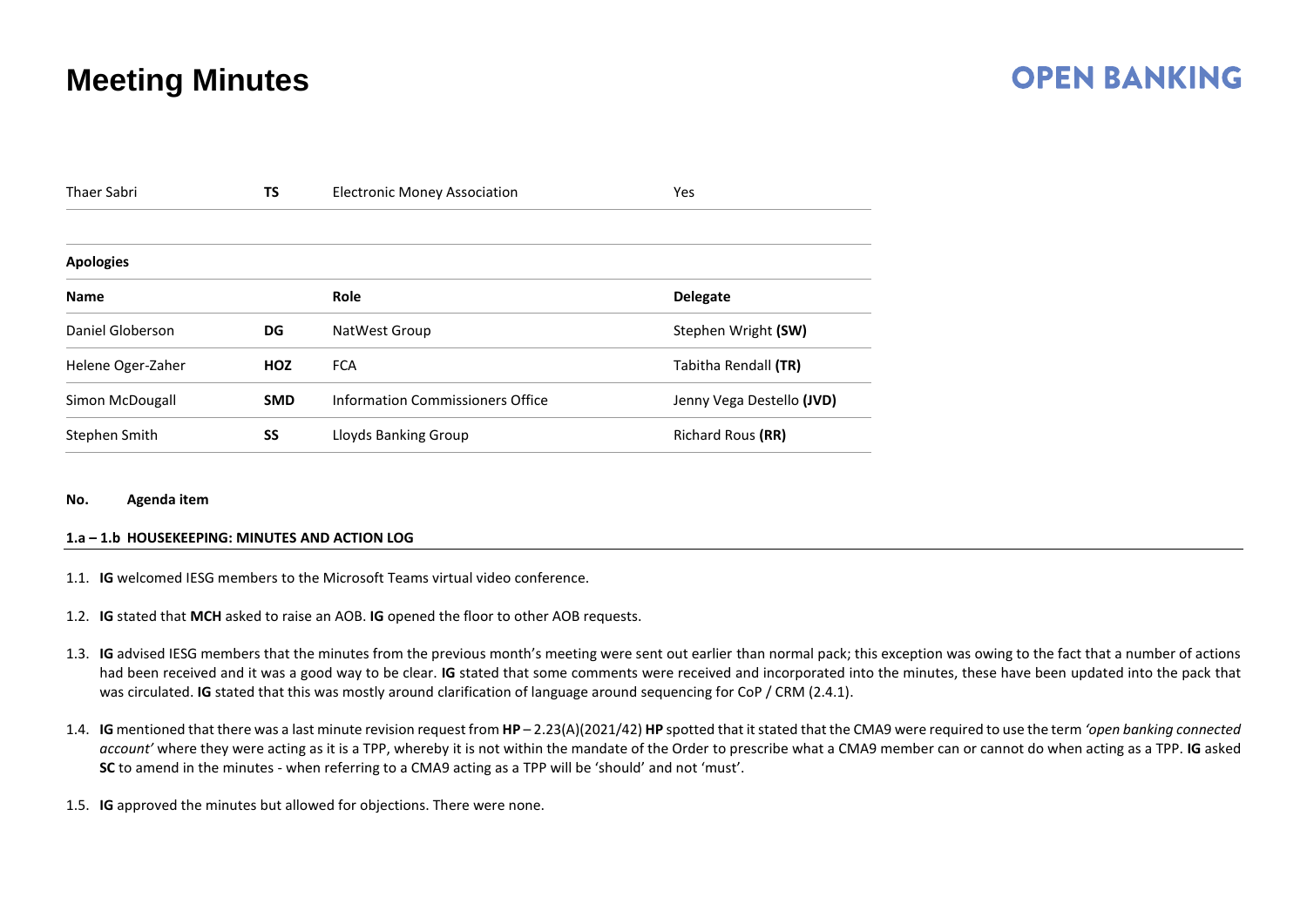### **OPEN BANKING**

*APPROVAL – IESG\_APR\_LOG\_103 – May IESG Minutes - IG approved the minutes from the May IESG.*

- 1.6. **IG** moved on to the actions on slide 29.
- 1.7. With regard to action #495 *Availability Metrics - EC to collate social media and website data around availability metrics and determine whether they can be modified to introduce a new metric or substitute it in a way that aids transparency, but also maintains credibility in the ecosystem***, IG** explained that this would be discussed at housekeeping. **IG** stated this can be closed.
- 1.8. Regarding action #496 *Dashboard Naming - DB took an action on the implications of Santander owning the term open banking and its trademark,* IG explained that **DB** took an action on the implications of Santander owning the term open banking and its trademark. IG stated that this would be revisited at the next IESG as there is a meeting in the diary to discuss this on 28/05.
- 1.9. Regarding action #497 Revised Roadmap *The revised Roadmap to be brought back to the May IESG and where there is no certainty of implementation date, this should include the best estimate dates in square brackets,* IG explained that this is in the pack and can be closed.
- 1.10.With regard to action #498 *- Future Consultation and Transition Group - IG proposed a meeting with the CMA and UK Finance to decide on the way forward with the transition group and to ensure that this is done correctly taking stock of the feedback from IESG members*, this was discussed and closure agreed.

#### **ACTIONS**

| <b>Action Number</b> | <b>Date Raised</b> | Owner | <b>Description</b>                                                                                                                                                                                                                                                                                       | <b>Notes</b>                                                                                                                         | <b>Target Date</b> | <b>Status</b> | <b>Date Closed</b> |
|----------------------|--------------------|-------|----------------------------------------------------------------------------------------------------------------------------------------------------------------------------------------------------------------------------------------------------------------------------------------------------------|--------------------------------------------------------------------------------------------------------------------------------------|--------------------|---------------|--------------------|
| IESG 2020 301 495    | 28/04/2021         | EC    | <b>Availability Metrics - EC to collate social</b><br>and website data around<br>media<br>availability<br>determine<br>metrics and<br>whether they can be modified to<br>introduce a new metric or substitute it in<br>a way that aids transparency, but also<br>maintains credibility in the ecosystem. | <b>Update 27/05</b> - Closure agreed.<br>Update 21/04 - This is included in the April IESG pack for<br>discussion. Propose to close. | 27/05/2021         | Closed        | 27/05/2021         |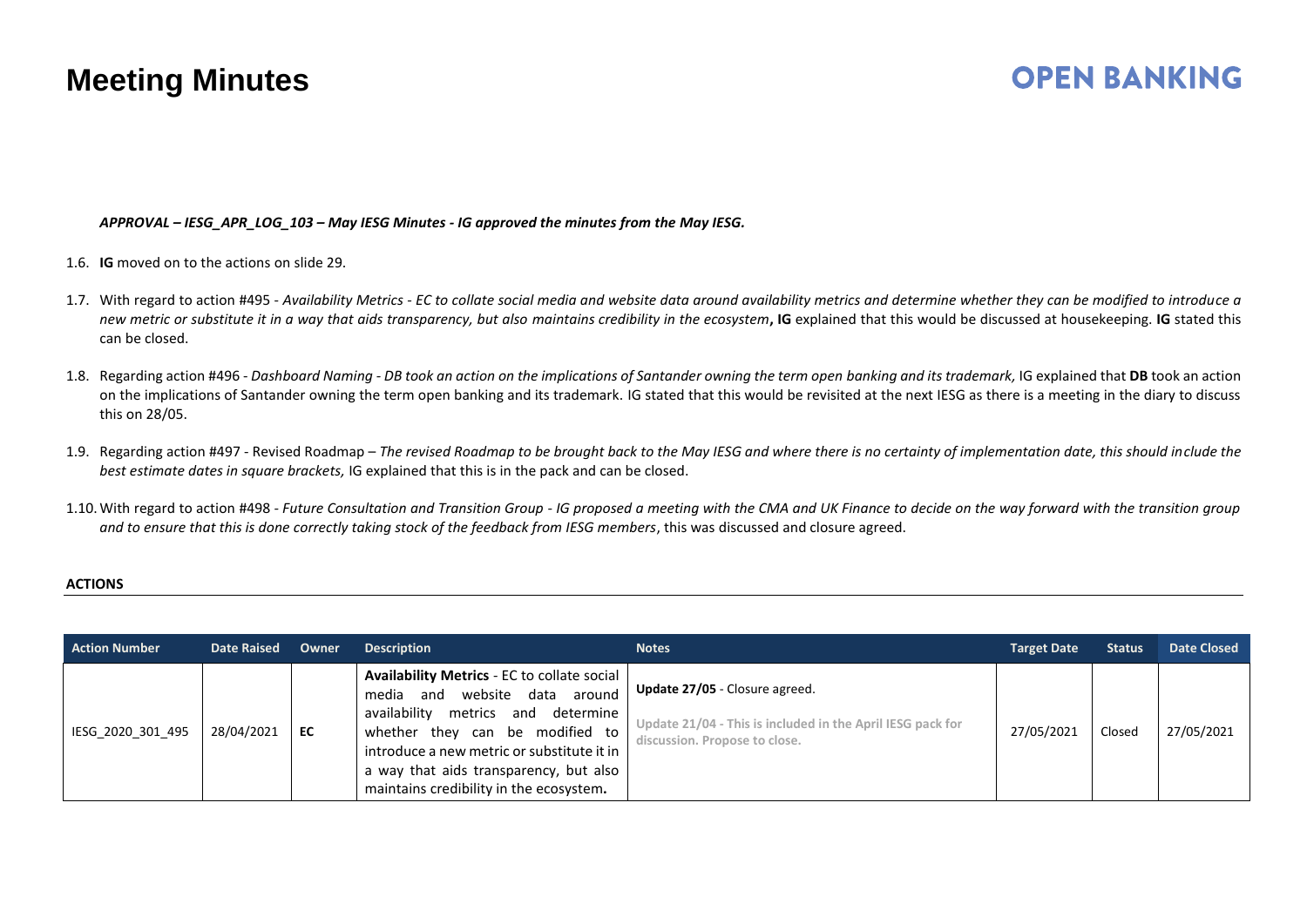## **OPEN BANKING**

| IESG_2020_301_496 | 28/04/2021 | EC        | Dashboard Naming - DB took an action<br>on the implications of Santander owning<br>banking and its<br>the<br>term open<br>trademark                                                                                                                                 | Update 19/05 - OBIE meeting Santander on 28/05 to discuss.<br>Carry forward to the June IESG                     | 30/06/2021 | Open   |            |
|-------------------|------------|-----------|---------------------------------------------------------------------------------------------------------------------------------------------------------------------------------------------------------------------------------------------------------------------|------------------------------------------------------------------------------------------------------------------|------------|--------|------------|
| IESG_2021_301_497 | 28/04/2021 | EC/<br>AA | <b>Revised Roadmap</b> - The revised Roadmap to<br>be brought back to the May IESG and where<br>there is no certainty of implementation date,<br>this should include the best estimate dates in<br>square brackets.                                                 | Update 27/05 - Closure agreed.<br>Update 13/05 - Paper included in pack for noting. Propose to<br>close          | 27/05/2021 | Closed | 27/05/2021 |
| IESG_2021_301_499 | 25/03/2021 | IG        | <b>Future Consultation and Transition Group -</b><br>IG proposed a meeting with the CMA and UK<br>Finance to decide on the way forward with<br>the transition group and to ensure that this is<br>done correctly taking stock of the feedback<br>from IESG members. | Update 27/05 - Closure agreed.<br>Update 19/05 - Verbal discussion planned for the May IESG.<br>Propose to close | 27/05/2021 | Closed | 27/05/2021 |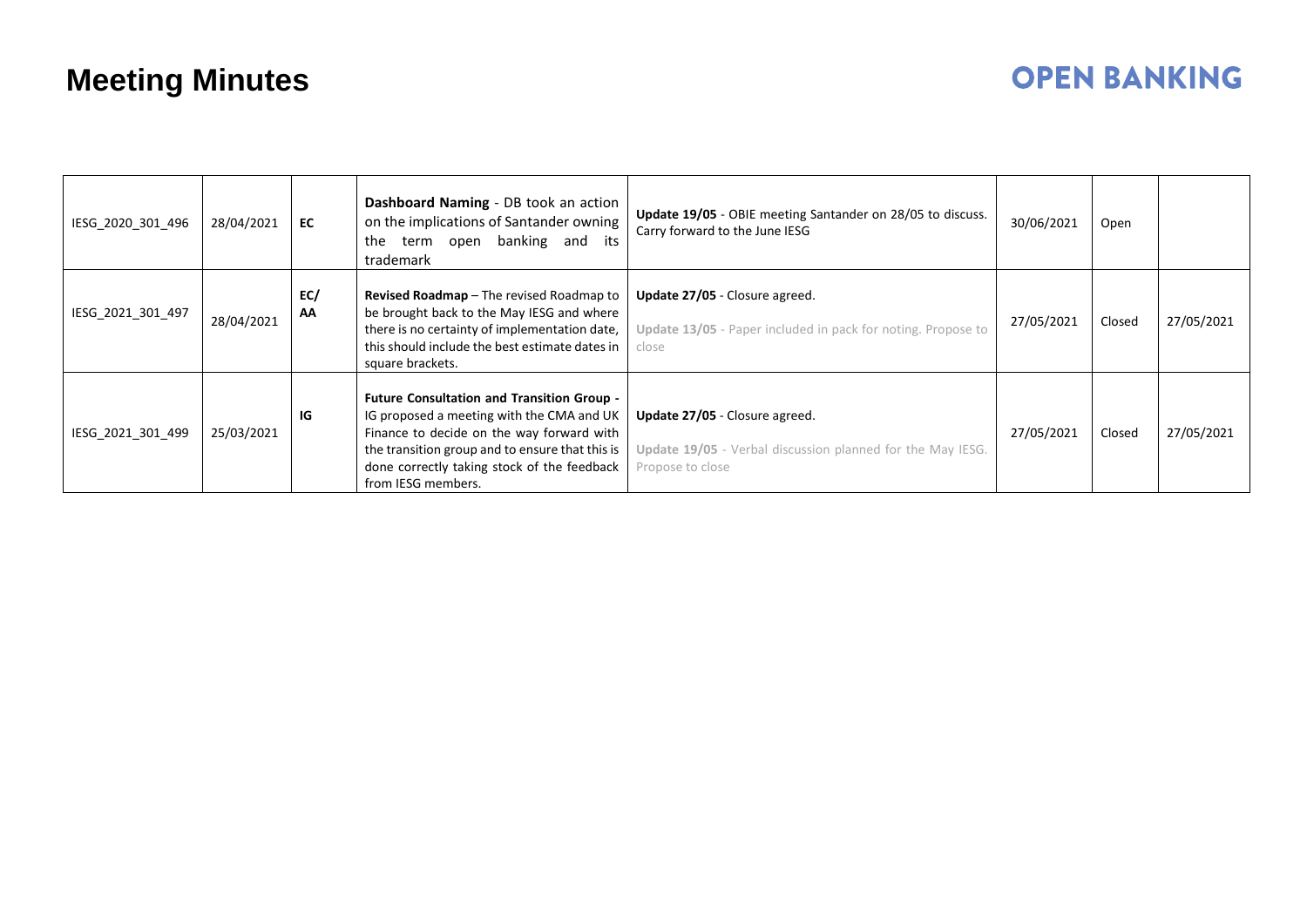## **OPEN BANKING**

### **1.c PROGRAMME UPDATE**

- *1.c.i OBIE STATUS REPORT*
- 1.11. **IG** moved IESG members on to the programme update on slide 24, inviting **EC** to give highlights.
- 1.12. **EC** stated that status has not changed, however, significant progress has been made and the prognosis is improving.
- 1.13. On High Frequency MI recommendation are in progress. Overall, **EC** stated that the prognosis is healthy.
- 1.14. On other points to note, **EC** stated that OBIE successfully recertify its ISO security certification and also asked IESG members to recall that the security systems used in the ecosystem need to change from next month from legacy OB certificate to the eIDAS equivalent and while the pack shows that it is 78% complete in relation to TPPs connecting into the CMA9, as at the day before, it had improved to 85%.

### *1.c.ii CMA9 IMPLEMENTATION UPDATE*

- 1.15. **IG** moved on to the conformance dashboard on slide 25 and invited **AT** to provide highlights.
- 1.16. **AT** highlighted an overall good month progress wise. HSBC gone from red to green. LBG have delivered and changed from green to blue for 3.14 and 3.1.5 and the final uplift is in progress and due to complete today  $-27$ May 2021.
- 1.17. **AT** added that the slide has been updated to reflect that Barclays has completed for RJID.
- 1.18. **IG** thanked HBSC and Barclays, stating that it is good to see improvement across the board.

### *1.c.iii CMA9 CERTIFICATION DASHBOARD*

- 1.19. **AT** asked IESG members to note that dates of firm's previous FAPI certification have been put in where applicable to be able to show visibility on progress to re-certification
- 1.20. AIB have pushed out their dates for AIS functional conformance from mid-May to end of June and this aligns with their other dates. BOI – verbal updates on their functional conformance dates, for AIS and CBPII is Dec 2021 and PIS is March 2022, FAPI is to be confirmed with clarity on dates as they move through their initial implementation plan. HSBC passed PIS functional conformance for their retail brand, still some outstanding issues for their other brands and they are working with OBIE to troubleshoot. For LBG, on the slide FAPI is at amber currently due at the end of the month – this is now red as they are no longer at risk of being missed, it will be missed due to some outstanding technical issues. Of the remaining four issues, two have been fixed, one is expected to be fixed in early June and the final issue whilst the scenario that would lead to the issue it is low likelihood, the solution for it is highly complex and LBG continue to work with their IT third party provider to finalise a solution with the fix dates to be confirmed
- 1.21. Santander (PIS conformance) the firm are awaiting on a patch release from OBIE which should allow the firm to pass the test shortly thereafter, so we are hoping this in imminent.
- 1.22. Cater Allen for FAPI re-certification the firm have identified the fixes that were planned to be deployed at the end of this month however this has now been delayed due to a bank wide incident that occurred putting a hold on any/all change deployments so we are awaiting new dates to be confirmed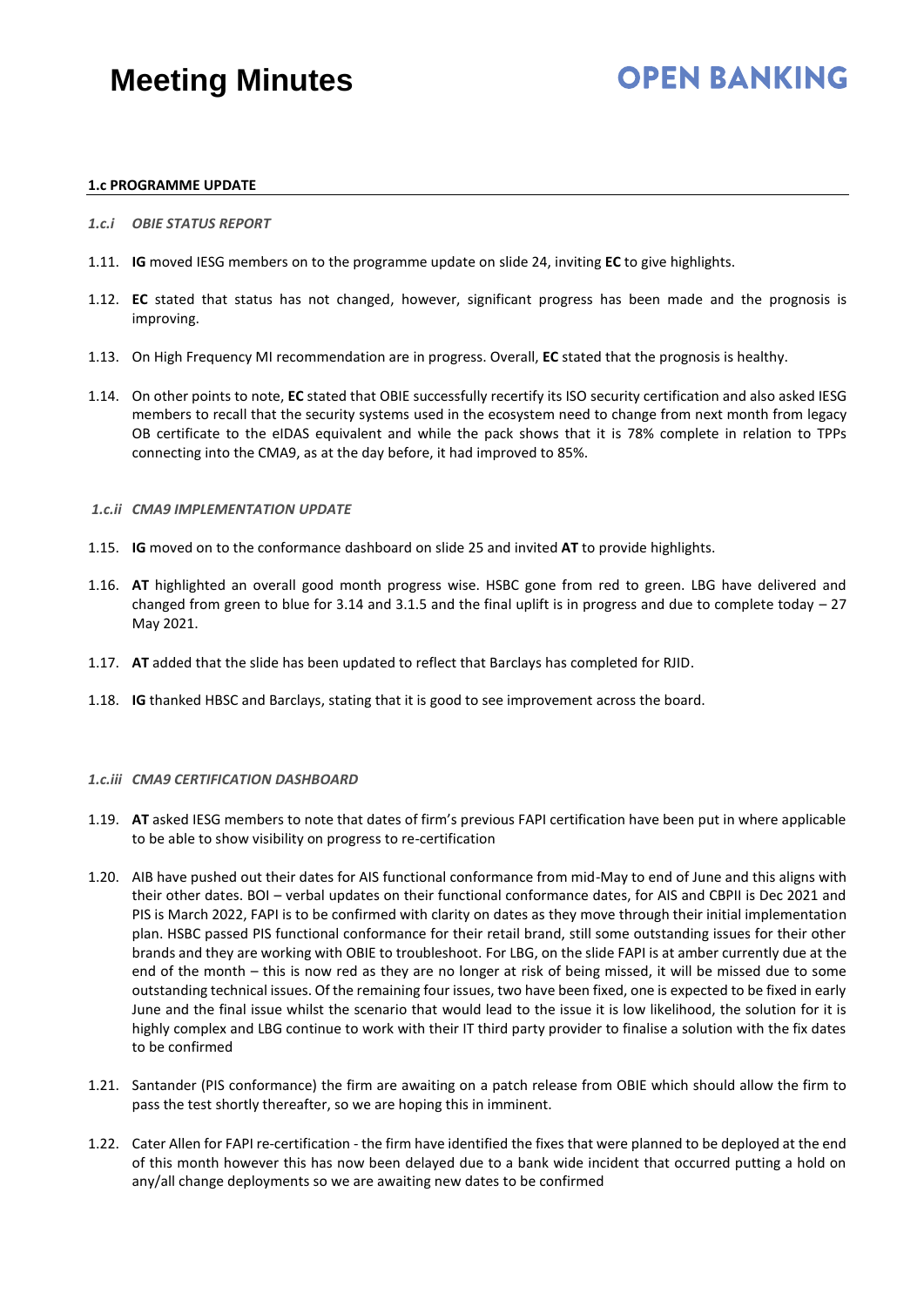## **OPEN BANKING**

### *1.c.iv. Performance Improvement Plans (PIPs) Dashboard*

- 1.23. **AT** called out that Danske, which is change to slide presented, did make the change they were planning to release however due to other issues outside of this release they have not resulted in the improvements they were expecting; therefore their target date at the end of June is now considered red and the firm are now re-planning change activity to remedy the improvements required.
- 1.24. **AT** stated that HSBC engagement with TPPs the improvements have delivered, and they have now entered into a 3 months monitoring phase commenced 01 May. For PIS response times, **AT** stated that where the firm were targeting the end of July, they will use some of their pre agreed contingency time and the improvement is now expected in August. AIS response times for the firm continues to perform as expected, completing 2 months this month and for HSBC AIS business will close next month we envisage if everything stays as is.
- 1.25. Nationwide have completed their 3-month monitoring for PIS response times.
- 1.26. Santander delivery of their AIS response times improvements mean they continue within benchmark and are in monitoring.
- *1.c.v. Key Performance Indicators Dashboard*
- 1.27. **IG** turned to slide 28, stating that things were moving in the right direction. **IG** was happy to note that the unweighted measure was back to where it was before.
- 1.28. **EC** stated that the average availability improved over the month due to the sole low volume endpoint not having any issues in April. **EC** noted a slight improvement every month, adding that the successful API percentage has marginally improved and for the first time 800,000,000 calls has been exceeded.
- 1.29. **EC** was pleased to note that the number of service tickets have reduced and thanked the CMA9.
- 1.30. Re the availability metrics, **EC** stated that the appendix includes both metrics (weighted and unweighted) but switched the headline to the weighted availability in both online and social media channels, and as per the recommendation to IESG, **EC** asked **IG** for permission to put that into delivery which would appear in July for June data. IG opened the floor to broader comments and specifically on the weighted vs unweighted.
- 1.31. **MC** was supportive as it balances the obligations to the FCA and also what is done within the programme which strikes the right balance.
- 1.32. **IG** referred to the layout of slid 28 which should show the update to the metrics.

### **2.a** *Roadmap Follow-On Activity (Noting)*

- 2.1. **IG** turned to slide 30. **IG** stated that this is an update to what is a standing artefact of reference material. **IG** stated that the ask was to make it clearer to see which actions in governance each of the individual items are associated with. **IG** explained that it is a slide that will continuously be kept updated even where there are square brackets for the dates.
- 2.2. **IG** stated that it is a working document and asked IESG members to alert the team if there are any errors to ensure that it is the most up to date and clear version.
- 2.3. **AA** hoped that this is a rearticulation of what has been seen already at IESG, but also that it is clear. **AA** stated that this is a summary of agreements which have already been agreed either in reports or at IESG. **AA** was hopeful that it is right. Re the square brackets, **AA** stated that they are guestimates for where dates are not known, e.g. where assumptions have to be made on certain activities.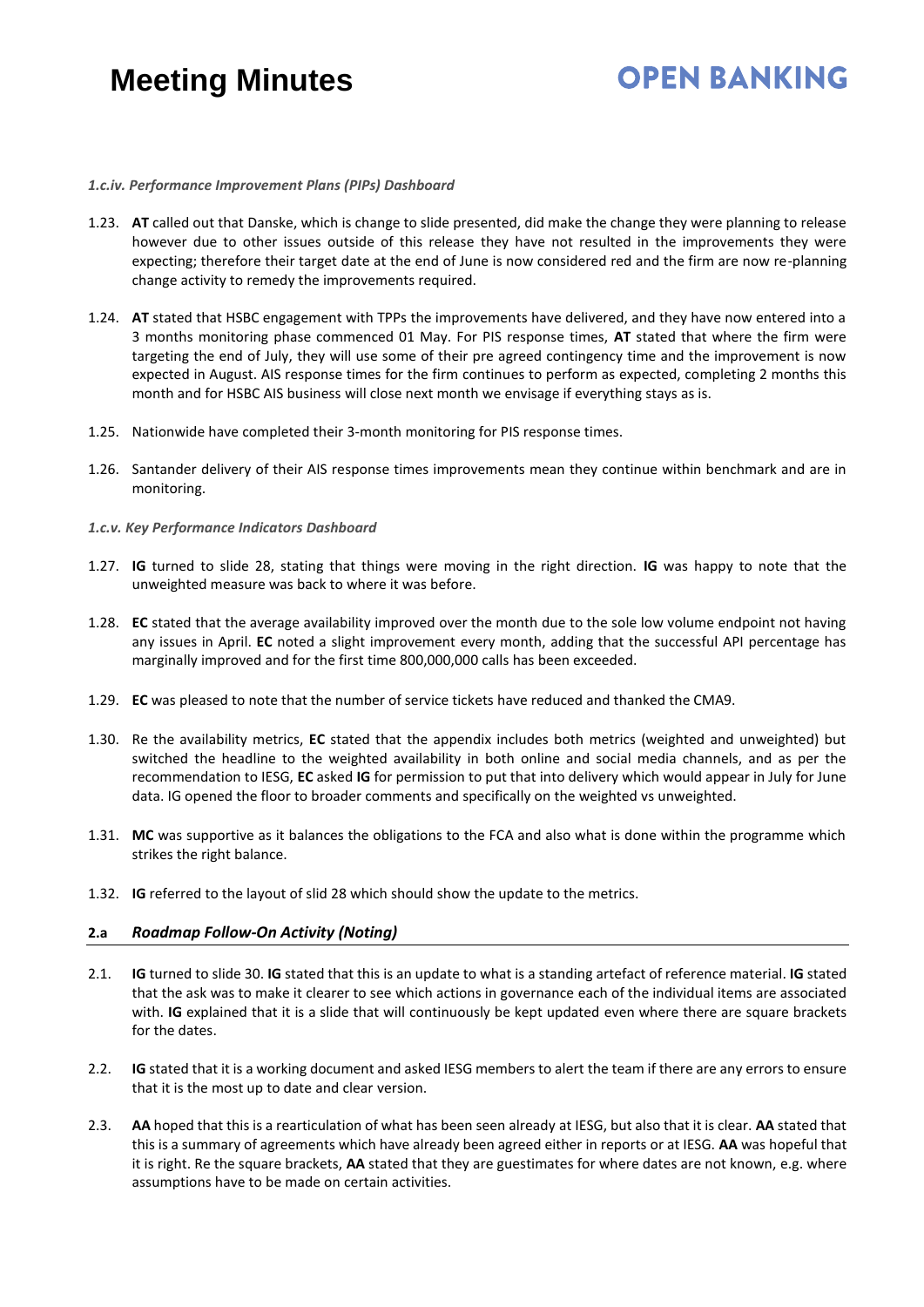## **OPEN BANKING**

- 2.4. Subject to **EC**'s agreement, **AA** thought that this could be tracked at PMG and OBIE internal governance. **IG** advocated this and if there are any items of contention, then they can be surfaced at IESG, negating the need to go through this on a recurring basis. **IG** thought it important to have a repository of everything that is required as the CMA
- 2.5. **GL** had a question on two-way notice of revocation. The position was agreed in 2017 and does not understand how in 2021, it is being questioned as to whether it is going ahead.
- 2.6. **AA** stated that because of aggregated polling, the benchmarks have not been met and are unlikely to be met creating a backstop for when the evaluations will be done. **AA** stated that nothing has really changed since the original. AA stated that it has been implemented by the CMA9, but the functionality has not yet been used.
- 2.7. **IG** was happy to discuss this offline.
- 2.8. **MCH** stated that this is useful as an extrapolation of the forecast from March 2021 and serves to show that there are Trustee actions that remain in flight with regard to the Roadmap which is significant to the future of OBIE. Re the date of the 30 June, and as a member of that EAG which has been focussing particularly on A7, it is clear that a lot of these things will not be done (properly) by the end of June and wondered about the slight obsession with the half year point.
- 2.9. **AA** stated that this is what has been committed to in the Trustee actions and if there are issues with reaching the conclusion of those items, then it will be brought back to IESG to request an extension in time, however, at the moment, the plan is to conclude by the end of June.
- 2.10. **MCH** took the example of polling if things are going to be done properly, then there is no hope of meeting that end date. **MCH** wondered if there could be a Gannt chart measurement. MCH stated that the success of these journeys will determine the success of the open banking.
- 2.11. **IG** stated that he would spend time with the team to try and understand how they feel about completing the work for those items with regard to those particular deadlines and then would report back.
- 2.12. **IG** explained that this is a live document and **AA** would be interested in feedback directly or offline where required and also to get this reviewed at PMG.

*ACTION - Roadmap Follow-On Activity – IG to discuss feasibility of end of June deadline for completion of Roadmap items. Due Date – 30 June 2021* 

### **2.b** *A2(c)(ii) Timely-Provision/High-Frequency MI Requirements for ASPSPs (Discussion)*

- 2.13. **IG** introduced high frequency MI stating by way of a reminder that at the last IESG, 3 options were taken away for review and there is a preferred option, a backup action and one which is here to be discounted.
- 2.14. **FH** reiterated that at the last IESG a paper was brought forward and whittled down from 8 to 3 options and acted to further analyse these options. Option 5 – centralised mechanism for a small number of TPPs to be able to provide that mechanism, option 7 – getting information from real life journeys and the final option which was to do due diligence to a data mechanism that could be deployed on a temporary or long term basis.
- 2.15. **FH** stated that the data was obtained from a small collection of TPPs were consulted for both options 5 and 7, bearing in mind the impact on CMA9.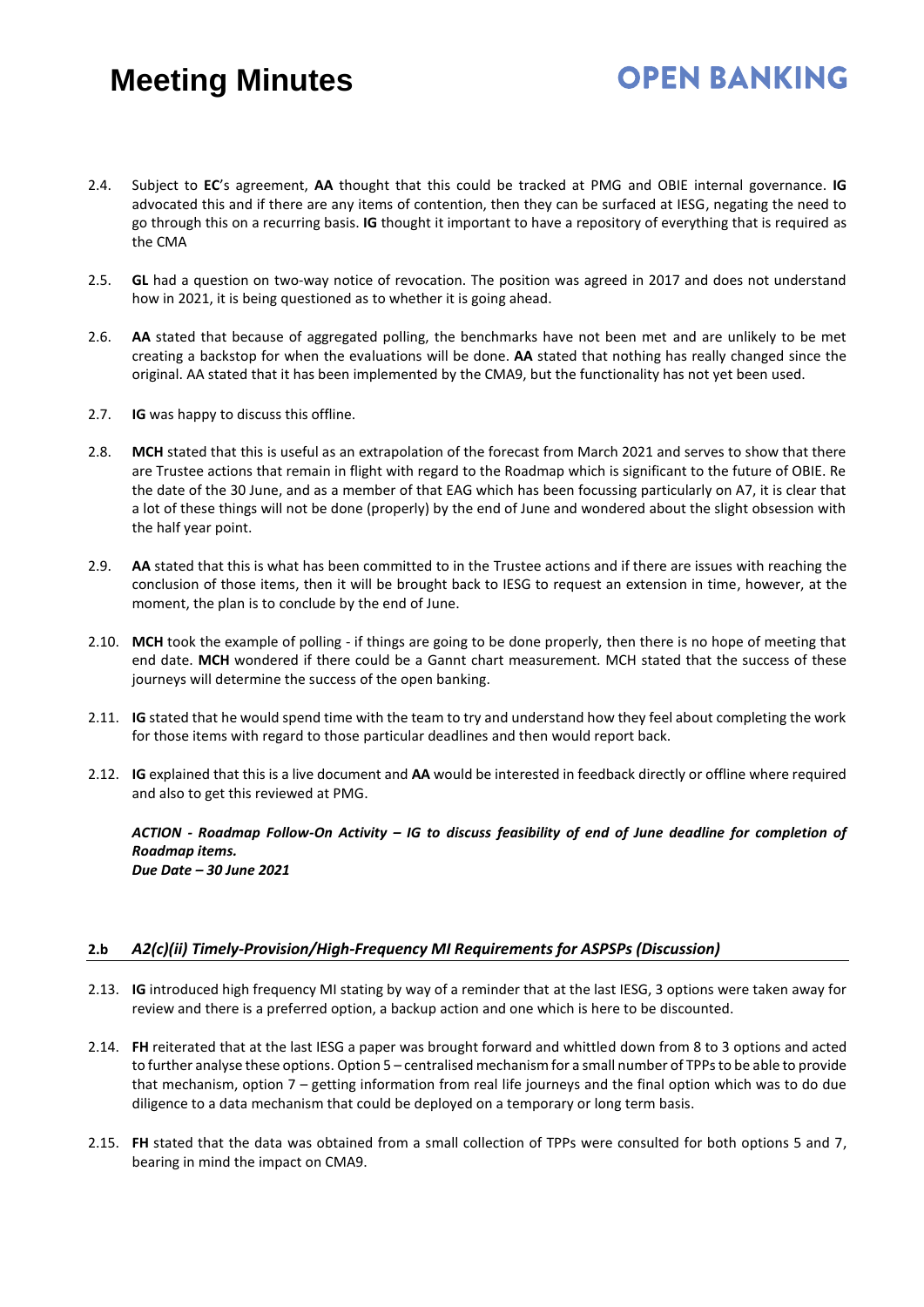## **OPEN BANKING**

- 2.16. **FH** deemed that there is enough indication of interest, subject to figuring out the logistics that the most feasible way forward is option 7 – there are many parts to this process, however, the first visible deliverable would be a coverage assessment (TPP coverage for not only the CMA9 and their brands, but as a minimum, 2 TPPs reporting for each endpoint).
- 2.17. **IG** recognised that this would take time but was confident the team could work through, stating that the team have tried to take a pragmatic view – objectives and trade off vs the cost of implementation by the CMA9 with a balance struck by seeking to progress with option 7. **IG** thought it was fine to down tools on option 8.
- 2.18. **IG** stated that the team use qualitative vs quantitative in a perverse manner when they talk about reviewing qualitative information, it does not mean only the English language descriptions of what the service is like, but will get quantitative percentages on things like availability – absolute numbers in terms of volumes will not be given partly due to confidentiality. **FH** stated that the terminology was what TPPs consistently use.
- 2.19. **SW** had a question do the TPPs include the CMA9? **FH** stated that the CMA9 have not been excluded. **SW** was happy with this. **IG** encouraged open mindedness.
- 2.20. **GL** appreciated the optionality of option 7 but stated that parties will disagree on regulatory tests. **GL** stated that the idea of option 5 was to create a single source of truth and did not think it should be discarded. **IG** was not sure that option 5 has many complications with test accounts (surfacing and whether they reflect real world accounts).
- 2.21. **GL** asked if the assessments would be published. **IG** stated that once the MI stabilises and there is a level of confidence that there would not be a lot of restatements, then a way to publish might be found.
- 2.22. **RH** stated that whilst this is only for the CMA9 in publishing and monitoring, there are other banks that are members of the scheme and can this be used to inform non CMA9 of any issues. **IG** saw the benefits of this but stated that this is not within the Order and the TPPs will be bound by contracts and commercial agreements. IG stated that he would have to check with the CMA9 that they are comfortable with this being published. IG asked for this to be taken offline and asked that the CMA9 should feed this back into **FH**. **FH** stated that the team would not build anything that is not open, flexible and extensible.
- 2.23. **MC –** welcomed the progress. **MC** thought it was a good idea to zero in on the one option (7). **MC** was concerned about the value and business case of additional and high frequency MI and wanted to make sure whatever is done next is done with a clear understanding of the cost and pay back, not just for build, but ongoing run capacity.
- 2.24. **IG** was happy to have this minuted. As part of **FH'**s next piece of work an assessment on the contractual, legal and commercial framework. IG stated that he will have visibility as it will run through the open banking internal process and was happy to be transparent with the CMA9. **IG** thought that this MI would be valuable and a cost-effective way of getting that MI without providing high implementation costs.
- 2.25. **RW** wanted to check in terms of the TPP connections that come into the CMA9, will this be more customer transactions? **FH** stated that this would be a report of data based on real world transactions and calls. **RH** stated that if there are commercial agreements, will there be a stipulation that there will not be unnecessary traffic. **FH** stated that polling would not be encouraged and this will be part of the legal discussions and SLA's – the lightest possible touch on the CMA9 whilst giving the best real world information to the monitoring function and then published to the market to be of value. **RW** called for transparency and encouraged reduction in polling.
- 2.26. **IG** stated that it should not cost the TPPs any more to do this, but this is just to make this information more digestible. **RW** agreed.
- 2.27. **IG** felt like this is now getting into the details and perhaps a short update at next IESG would be provided.

**ACTION – IESG\_2021\_301\_501 - High Frequency MI – A short update to be provided at the next IESG in June 2021.**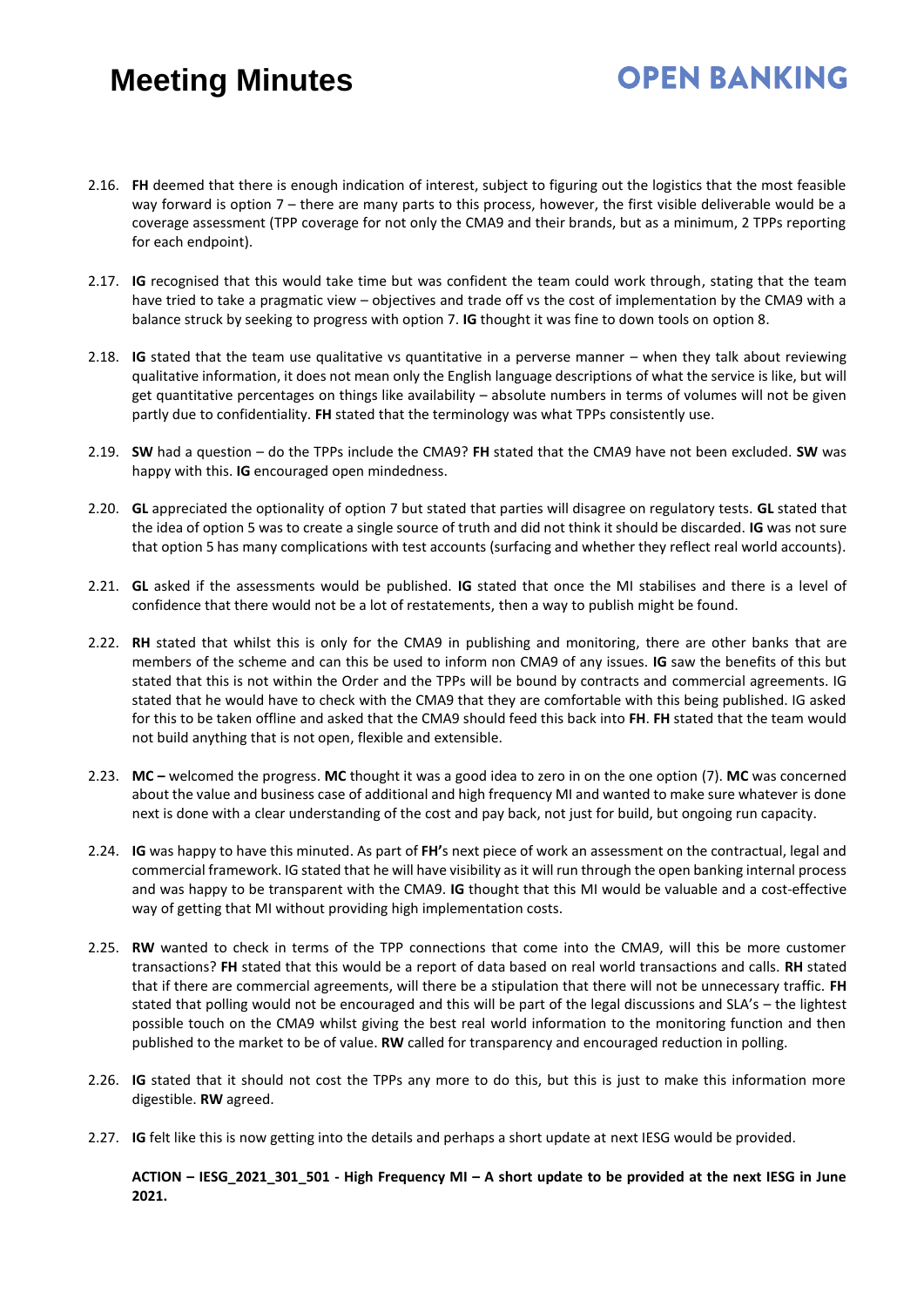## **OPEN BANKING**

**Due Date – 30 June 2021** 

### **2.c OBIE recommendations on delivering sweeping through VRPs (Discussion)**

- 2.28. **IG** introduced slide 44 an update on sweeping. **IG** explained that following several discussions and consultations, this paper is the result. **IG** did not want a re-run of all the consultation discussions, but of new things that have not been addressed or captured within the report, including any solutions that have not been thought of. **IG** stated that his recommendation would be sent to the CMA.
- 2.29. **BR** stated that the CMA asked the Trustee to further explore other ways of delivering sweeping and if the result is that VRP is the correct way forward, then a decision will be made by the CMA. BR stated that a decision will be made similar to how it was done for the Roadmap. **BR** did not anticipate another consultation, but if stakeholders have new views, these should be aired over the next week and depending on what happens, the CMA will be deciding fairly swiftly.
- 2.30. **AA** stated that VRP and sweeping is an intended consequence of the revised Roadmap it is for the OBIE to investigate how best to deliver sweeping.
- 2.31. **AA** stated that the first question was whether the existing methods could effectively deliver sweeping and the conclusion is that they are not for three reasons:
	- 2.31.1. Single immediate payments do not have the level of automation as they do not deliver automatic payments.
	- 2.31.2. Direct debits are too slow. The minimum 3-day delay undermines many of the propositions that have been spoken about.
	- 2.31.3. Card payments are too expensive.
- 2.32. **AA** stated that the next question was whether VRP could deliver sweeping. OBIE believes it is possible for the following reasons:
	- 2.32.1. It is possible to limit the mandate on access to VRP APIs
	- 2.32.2. Benefits to both consumers and SMEs (overdraft competition, savings competition and more people saving)
	- 2.32.3. Adequate consumer protection.
- 2.33. **AA** stated that VRPs are within the regulatory framework of the PSRs. **AA** stated that the risk of misdirected payments and fraud is reduced. **AA** stated that this improves consumer protection.
- 2.34. on this basis, **AA** stated that the recommendation is that the Trustee recommends VRP to the CMA. **IG** was sure everyone would have read the report and opened up to the floor.
- 2.35. **RH** stated that the comment 'sweeping is covered under the regulation' AIB do not believe that the VRP specification is covered and intends to put it in writing to **IG**. Regarding comments on 'no new risks in sweeping' - **RH** thought this was too broad a statement. **RH** stated that some of the comparisons are significantly lower than the rest.
- 2.36. **GL** was happy with the report stating that some of the arguments have played out for a while and he is happy with the direction of travel.
- 2.37. **MCH** was supportive of the analysis and there has been good movement in relation to consumer protection. However, **MCH** thought there were practical things that need to be raised. **MCH** stated that the review of the CEG has been updated in parallel and felt that there needs to be a full-scale review of the CEG in this context. With regard to the guidelines **AA** referred to, and the fact that the current regulatory framework is satisfactory, **MCH** was struck by the fact that consumer complaints went up by 58% as reported by the Daily Telegraph and was not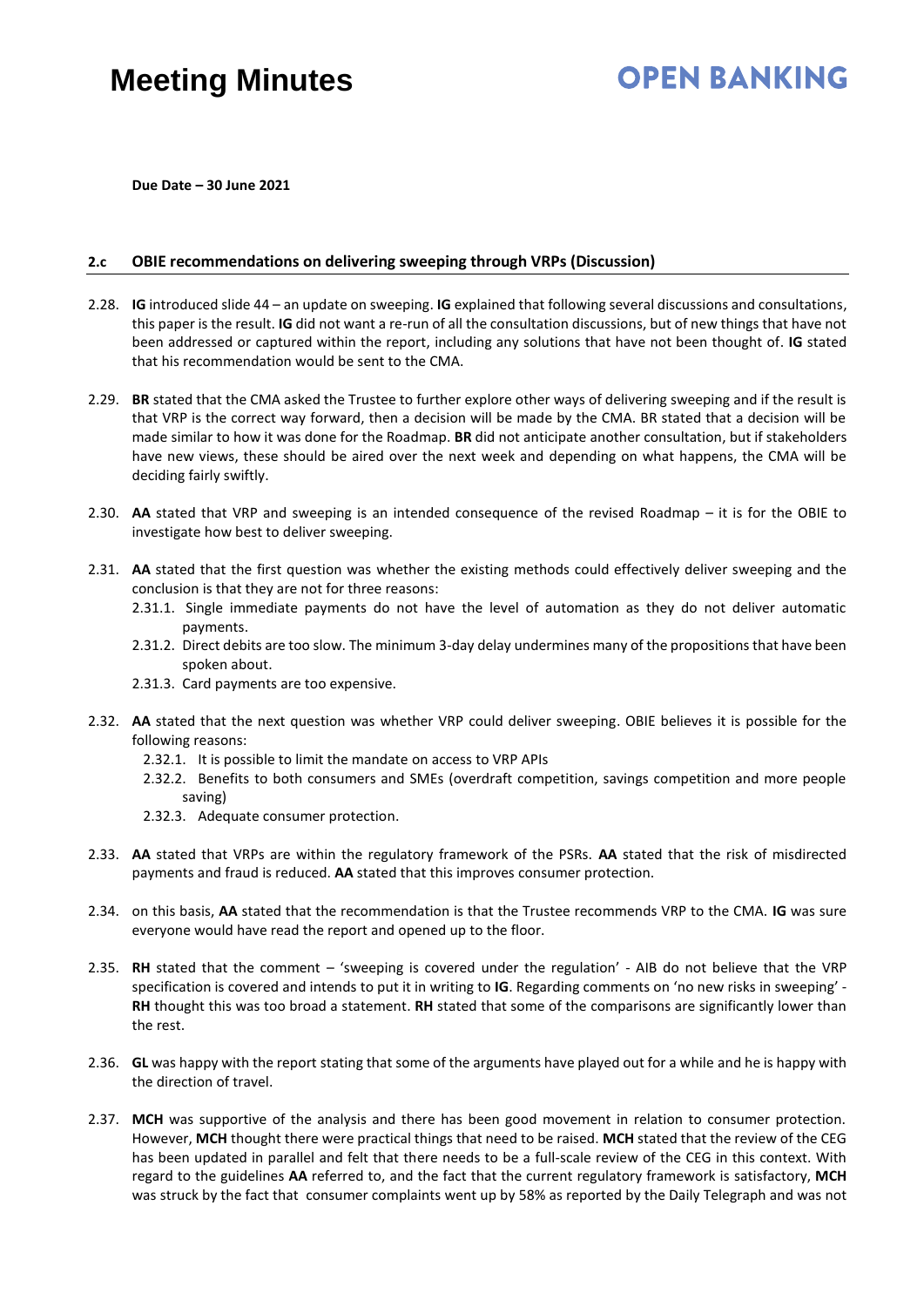## **OPEN BANKING**

sure that entities being regulated is the solution, on this basis, MCH wondered if the guidelines should be part of the standard so that there is meaningful recognition. **IG** envisaged a CEG would be looked at prior to implementation and in terms of the guidelines, IG stated that if it is recognised that things cannot be mandated on TPPs and to ensure maximum transparency then those would be sensible things to do.

- 2.38. **AA** explained that there have been several discussions and consultations, including regular conversations with the external law firms and the FCA and the team is super confident about their position. **AA** was happy to deal with this offline.
- 2.39. **RH** asked if FCA would like to respond with a definitive statement. **RM** stated that he would be happy to receive something from **RH**.
- 2.40. **PM** stated that a new element in the document relates to cost of sweeping, including references to an API first payment strategy which would offset costs in the payment architecture and was interested in hearing about whether the costs have been estimated and the strategy discussed with Pay.UK.
- 2.41. **SW** wanted to clarify what items would be taken on the CEG as there was a standard in March and wanted to understand what the timeline looks like.
- 2.42. **RM** wanted to add her support, stating that VRP is the best option to achieve the desired outcome.
- 2.43. **AA** stated that a number of people raised the MPA question during consultation. **AA** stated that a number of conversations have been held with Pay.UK and PSPs in the market.
- 2.44. **KF** was not aware of the conversations but stated that if there is proposal that cuts costs, then this will be well received. **KF** stated that an API access model is part of the MPA model, and they would be working with all the participants to look at all the access points.
- 2.45. **IG** stated that he would like to catch up with **AA**, **EC** and **FH** on the timebox element to ensure that the OBIE gets to a solution that works to everyone on that.
- 2.46. **RW** asked whether the business case has been provided to the CMA9 so that it can be understood in terms of the price differences. **RW** stated that he was not challenging VRP or sweeping but asking a genuine question. **RW** stated that there are reasons why cards are perceived to be expensive but there are mechanisms built into it.
- 2.47. **AA** stated that this has not been put together as a business case, but a lot of input has been taken and would not want to give out details but one provider in the lending space is suggesting that they need something in the region of a 10% APR to just pay for their payments for using the card which excludes other costs.
- 2.48. **IG** stated that business cases have not typically been drawn up but TPPs have been asked and there is a lot of demand for TPPs who have not used this and would have thought they were all economically motivated. On the basis of the comments here, **IG** suggested that there are a couple of updates required but suggest that they are pretty straight froward – the main one is providing a sentence or two more narrative around the API points (**PM** and **KF** points made). Broadly speaking, **IG** thought that the document is in near final form and would like to get that to the CMA as quickly as possible and ended by thanking everyone for inputting into one of the more comprehensive consultations and thank OBIE for dealing with a complicated matter.

*APPROVAL –* **OBIE recommendations on delivering sweeping through VRPs - IESG\_APR\_LOG\_104** *Subject to a decision by the CMA on the appropriateness of mandating VRPs for Sweeping, the OBIE should update the standard to incorporate the guidance on customer protection but enable the ASPSPs to commence design and build on VRPs for Sweeping as soon as possible*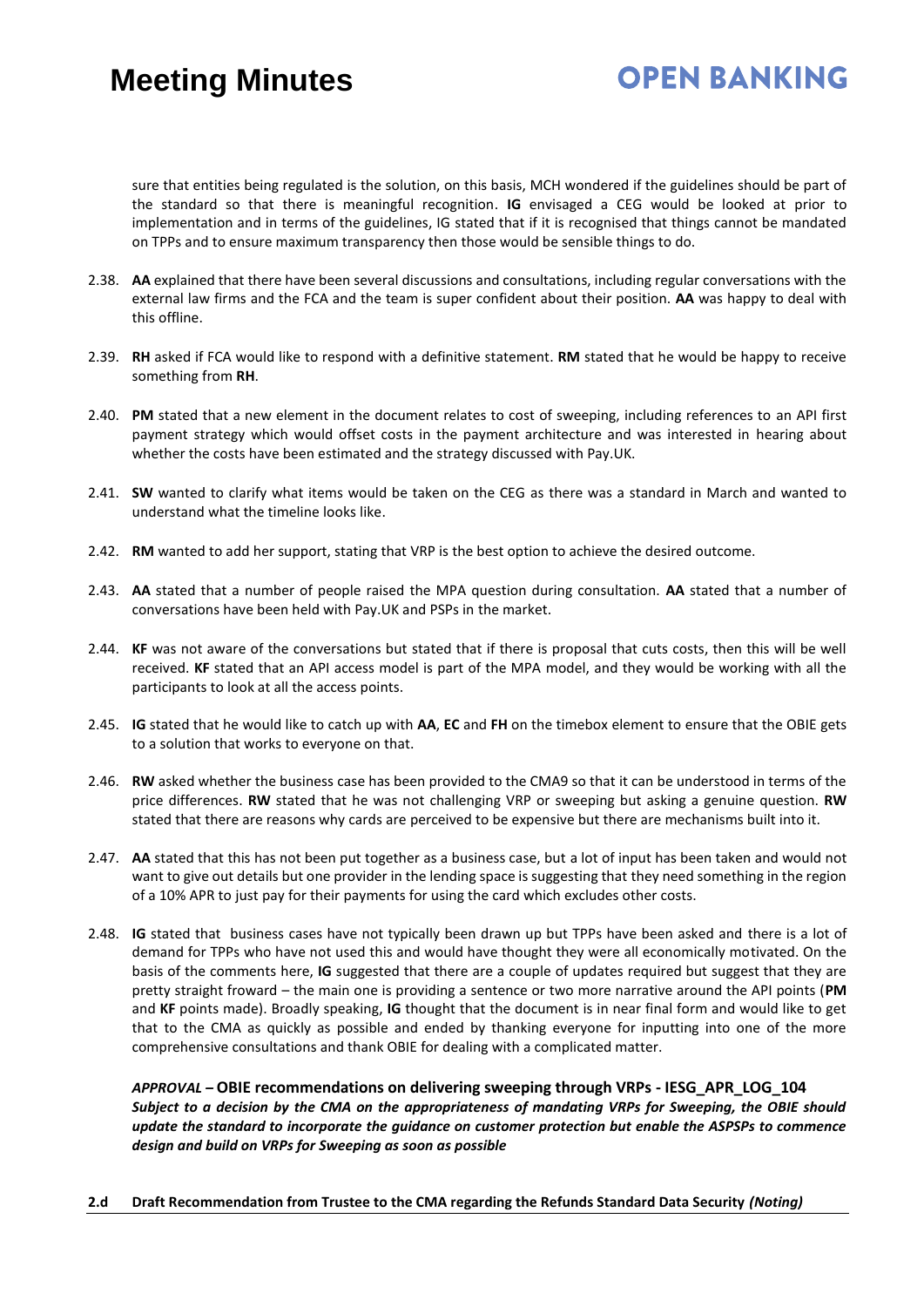2.49. **IG** introduced agenda item 2.d – slide 82. **IG** stated that the context is that it was a particular requirement of the CMA decision early next year to put together a group. **IG** stated that they met 3 times and produced the report that has been shared. The idea is to close this off and send to CMA.

**OPEN BANKING** 

- 2.50. **AA** explained that the process was extensive, and the key thing is to understand whether refunds standards carries any incremental or material risk. **AA** stated that the data is being shared extensively anyway and there is little evidence of data sharing causing any detriment and so the conclusion is that this does not need further work and there will be merit in providing a little more detail in the CEGs. **IG** stated that this update will be standard and not a new version.
- 2.51. **MCH** was pleased to see the final report and broadly agreed with the conclusions that the risk is low, but he wanted to point out that there is a read across to TPP guidelines and though they are mainly focussed on AIS, they do include some considerations of how the PISPs handle consumer data. **MCH** stated that this is why they feel the TPP guidelines are important sitting along the CEGs.

*APPROVAL - Draft Recommendation from Trustee to the CMA regarding the Refunds Standard Data Security - IESG\_APR\_LOG\_105*

### *Trustee Action 1.*

*On acceptance of the Refunds Data Security paper the Trustee instructs the OBIE to ensure further clarity provided in the CEGs and TPP guidance regarding the sharing of sort code and account number when the standards are next updated.*

### *Trustee Action 2.*

*Subject to a decision by the CMA on the appropriateness of mandating VRPs for Sweeping, the OBIE should update the standard to incorporate the guidance on customer protection. This update should not impact the screen flow in the domain of the ASPSP to enable ASPSPs to commence design and build on VRPs for Sweeping as soon as possible.*

### **2.e** *Transition Update (Verbal Update)*

- 2.52. **IG** moved on to a transition update, stating that himself and **BR** would be speaking. IG stated that in future months, the intent is for the transition update to be provided by **EC** in the programme update as it will become a natural workstream ahead of transitioning to a future entity.
- 2.53. **IG** stated that there is a ToR in progress which is complex with structural issues and buttresses the need for the group to have been set up early. IG stated that the transition group has not been put together but is imminent.
- 2.54. **IG** stated that the audit that was requested by HSBC is in progress and sits alongside the transition.
- 2.55. Finally, **IG** stated that there has been some work done in finding transition leads, ensuring there is a good process around that. This is still contingent on a decision coming from the CMA. On this note, IG handed over to BR to provide more information. IG concluded that broadly, this is being mobilised without doing anything that will set a no-regret action.
- 2.56. **BR** stated on the CMA decision that it is likely to be mid-June and what is important is that the transition group is fully mobilised by the time the decision is made. With regard to populating with members, **BR** stated that the appointment of the transition lead is in progress and the CMA is keen to move ahead.
- 2.57. **IG** opened to **MC** and **RW** as CMA9 representatives. **MC** agreed with all of the above stating the importance for clear governance and scope, adding that there are no-regrets activities that everyone would benefit from ahead of formal closure from the CMA.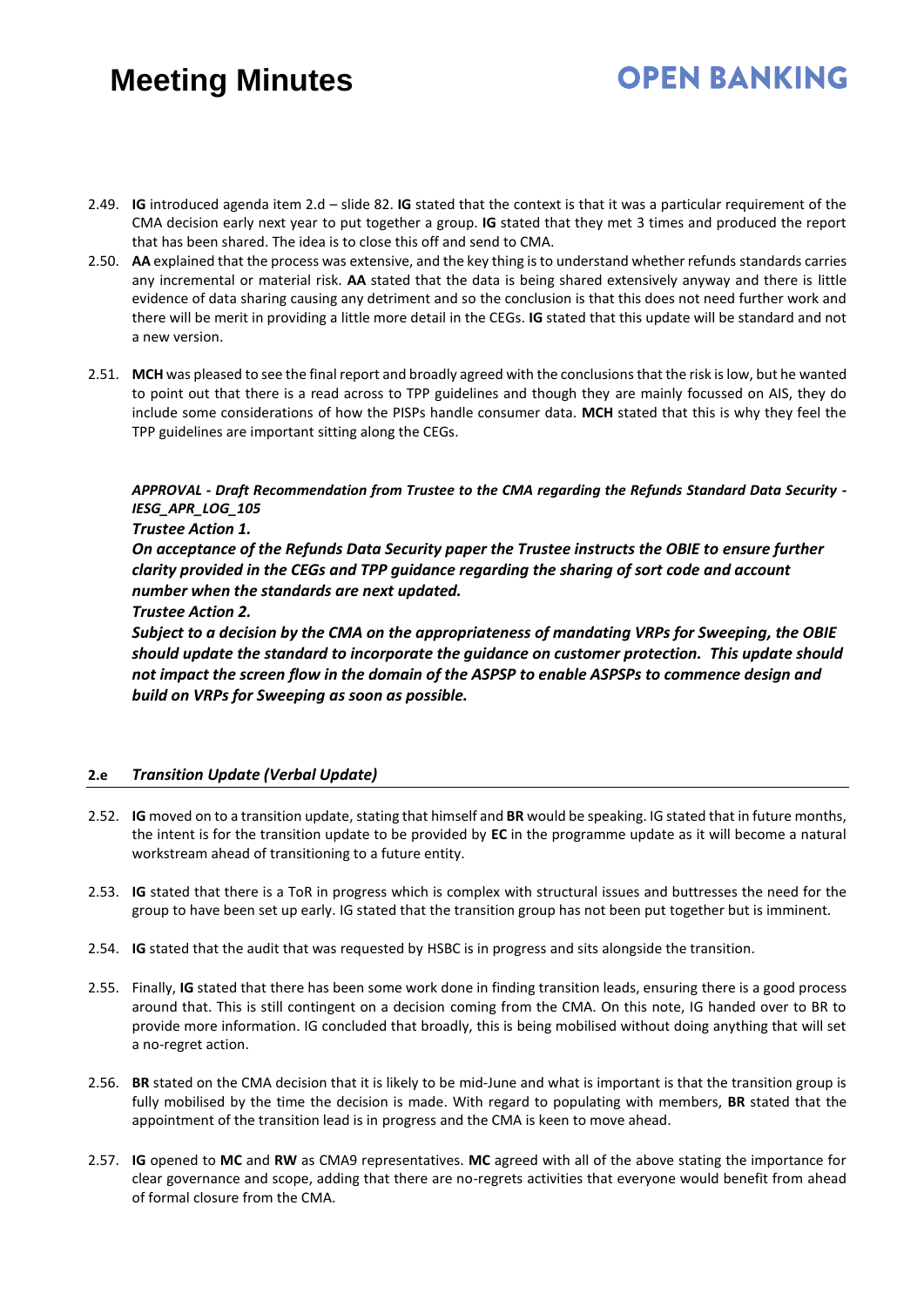### 2.58. **GL** found this progress remarkable for its inconsistency in communication as on the one hand, it has been stated that the structure of the core group has not been formed and yet, **MC** and **RW** are representatives of the CMA9. **GL** referred to the email communication from **SC** asking for other parties to write to the group to progress whether or not they want to be on the transition committee (a subcommittee of the limited company of which the Trustee is the director). **GL** could not understand how members of a steering group could be writing to members of the same steering group inviting them to be part of a committee.

**OPEN BANKING** 

- 2.59. **KF** had a question around timing when there will be confirmation of people who have requested to be in the transition group.
- 2.60. **MC** stated that a ToR has not been agreed, meaning there is no scope locked down. The role of CMA9 is essential because the CMA9 are liable regardless of the outcome. In terms of the group representation through expressions of interest, **MC** stated that it should be in the near term and the communications plan has to be picked up.
- 2.61. **RW** reminded **GL** that **BR** is also on board and so it is not just the CMA9 choosing and he has veto on poor judgement or decisions. The other thing that has been done consciously is to ensure the transition lead is appointed first so that they are also involved in the discussions for other members of the transition group. To **MC**'s point, **RW** thought the approach is necessary. **RW** stated that if there are suggestions, then these should be brought forward.
- 2.62. **GL** stated that he was invited to discuss but was not happy with the outcome. The party that was taking the role of consultancy is now taking the secretariat. Given the fact that the CMA9 pay for UK Finance and OBIE, he was not sure why a subcommittee is not the OBIE.
- 2.63. **RW** clarified that the interim secretariat is being provided by OBIE and UK Finance. The permanent secretariat is going to be discussed imminently. **RW** stated that UK Finance is not just funded by CMA9.
- 2.64. **MC** understood that **GL** had a different view on the future entity, and nothing being done here is pre-empting the CMA consultation on that front, however there is value in mobilising in readiness. MC reiterated that the governance has not been agreed, the transition lead role is the key role. MC stated that some of the challenges he is mentioning need time. **GL** did not mind a difference of opinion but **MC** sitting in judgement of his opinion then that is not appropriate. **MC** stated that neither him nor **RW** would have deciding view.
- 2.65. **IG** stated that **GL** makes important points that need to be accommodated within the current approach.
- 2.66. **BR** did not want conclusions drawn on the basis of incorrect information. **BR** commented that UK Finance is interim secretariat only and thought it important to ensure that there is a mechanism where everyone is clear on what is going on. **BR** added that this process is not dominated by the CMA9 in any shape or form.
- 2.67. **GL** stated that **SC**'s email stated that the Trustee, CMA, the CMA9, and the secretariat got together and wished for interested parties to write to them with their proposals. GL stated that either this is a miscommunication, or it needs to be tidied up. **MC** stated that the people mobilising for a transition have a different hat on.
- 2.68. **BR** agreed that the communications aspect could have been handled better. **BR** stated that this has to start from somewhere, hence the need to get an independent lead as there will need to be a transition at some point. **BR** thought the approach was pragmatic and the CMA will have its hand on the handbrake.
- 2.69. **GL** wanted something in writing that explains what is happening, how the decision was made and was expecting it this to be done before 03 June.
- 2.70. **IG** stated that the ToR has not been agreed yet, but there is a notion of a core group which includes **MC** and **RW** representing the CMA9, **BR**, **IG** and **EC** around the Order. Re the secretariat, **IG** stated that the interim secretariat position was an offer based on resourcing but the OBIE will now take over.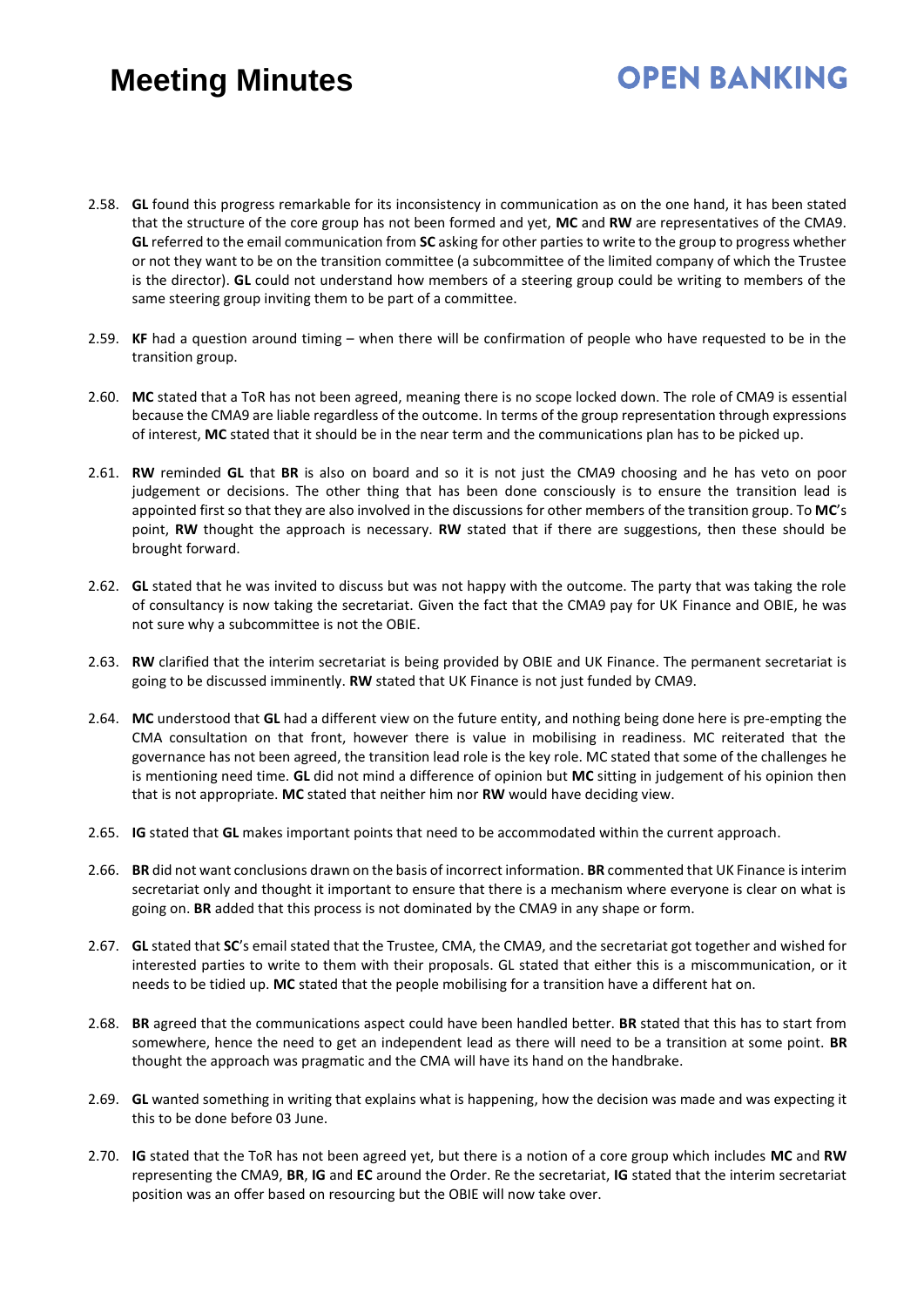## **OPEN BANKING**

- 2.71. **MCH** shared significant number of concerns raised by **GL**. A single example the CMA have published all the responses to its consultation but in terms of optics, the concern is where RW mentions that the UK Finance process identified a transition group being set up ahead of a decision being made by the CMA, it is open to people to feel uncomfortable that certain stakeholders are exerting what could be seen as calling the shots.
- 2.72. **PM** wanted to build on the remarks regarding the secretariat, stating that their offer was to help out in the interim – until 30 June. **PM** agreed with GL and MCH about dialling up the communications and encourage transparency and ensure that this group are properly informed about the process and documents are visible and things are not kept confidential especially when there is a strong interest in the process by stakeholders.
- 2.73. **RW** wanted to pick up on **MCH**'s commentary on his point of view and stated that it is not often that he is called out as untrustworthy. **RW** stated that the transition group has been set up to help move the open banking entity in the right direction and **BR** is there to ensure that that the interim group is kept honest and therefore he has not created a disproportionate position for the CMA9 and needs to be reflected that **MC** and himself are trying to help bring this forward by bringing a balance to the process. The discussions on the ToR have been positive and structured, and making sure that the transition lead is the person to drive this forward does this in a proportionate and balanced way.
- 2.74. **MCH** cannot allow that stand and stated there was no suggestion that he is untrustworthy and apologised if that was the interpretation. **MCH** clarified that the point **RW** made it seem optically that the whole thing is predicated in UK Finances cohort. **MCH** did not want any suggestion that **RW** is not trustworthy. **IG** was pleased that comments were made and retracted.
- 2.75. **IG** stated that this concludes the update on the transition group. IG stated that there is a requirement to work on communications.

*ACTION – IESG\_2021\_301\_502 - Transition Group Update – Clear communications to be circulated with regard to the process for membership and next steps. Due Date – 30 June 2021* 

### **3.a AOB – Customer Evaluation Framework**

- 3.1 **MCH** stated that has to do with the publication of data. **MCH** stated that there was always the intention that the CEF should have been published so that there were mechanisms for people to gauge the importance of open banking.
- 3.2 **MCH** stated that he would write to **IG** on this separately as this requires a full conversation and for the purposes of this meeting, it is time barred.
- 3.3 **IG** suggested that this is picked up offline. **IG** asked for this to be marked as an action to be determined for next time.

*ACTION – IESG\_2021\_301\_503 - Customer Evaluation Framework to be discussed offline and a determination about whether this should be brought to the next IESG. Due Date – 30 June 2021* 

#### **4 CONCLUSION**

4.1 **IG** stated that throughout the IESG meetings, there has been a forum where people with different opinions can come together and deal with issues a constructive way. **IG** stated that nothing has ever been personal. **IG** thought